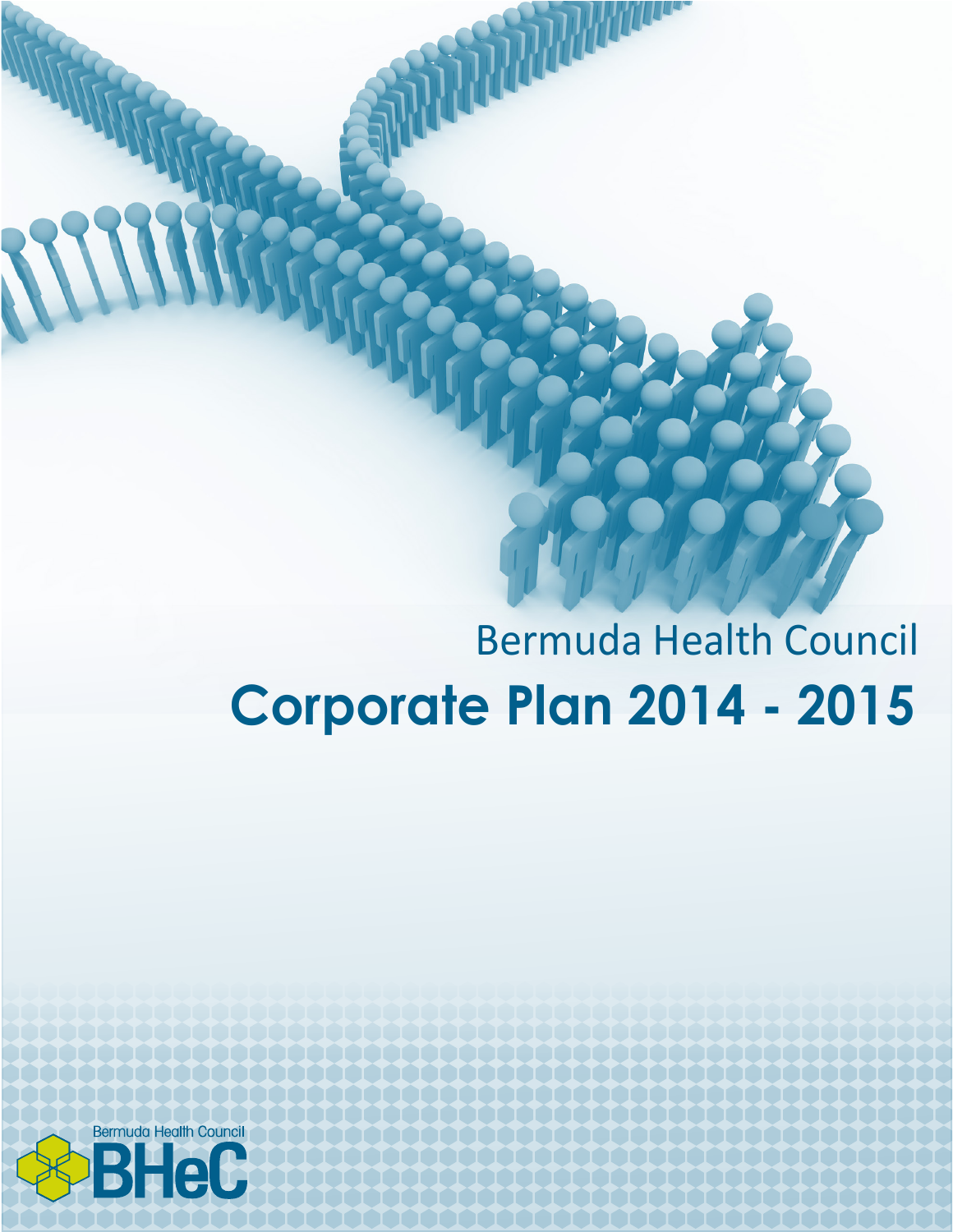# **Bermuda Health Council Corporate Plan 2014-2015**

#### **Contact us:**

If you would like any further information about the Bermuda Health Council, or if you would like to bring a healthcare matter to our attention, we look forward to hearing from you.

### **Mailing Address:**

PO Box HM 3381 Hamilton HM PX Bermuda

#### **Street Address:**

Sterling House, 3rd Floor 16 Wesley Street Hamilton HM11 Bermuda

### **Phone:** 292-6420 **Fax:** 292-8067

**Email:** healthcouncil@bhec.bm

### **Published by:**

Bermuda Health Council (March 2014) Copyright © 2014 Bermuda Health Council

#### **Reference as:**

Bermuda Health Council (2014) Bermuda Health Council Corporate Plan 2014-2015. Bermuda Health Council: Bermuda.

### **Printed by:**

Bermuda Health Council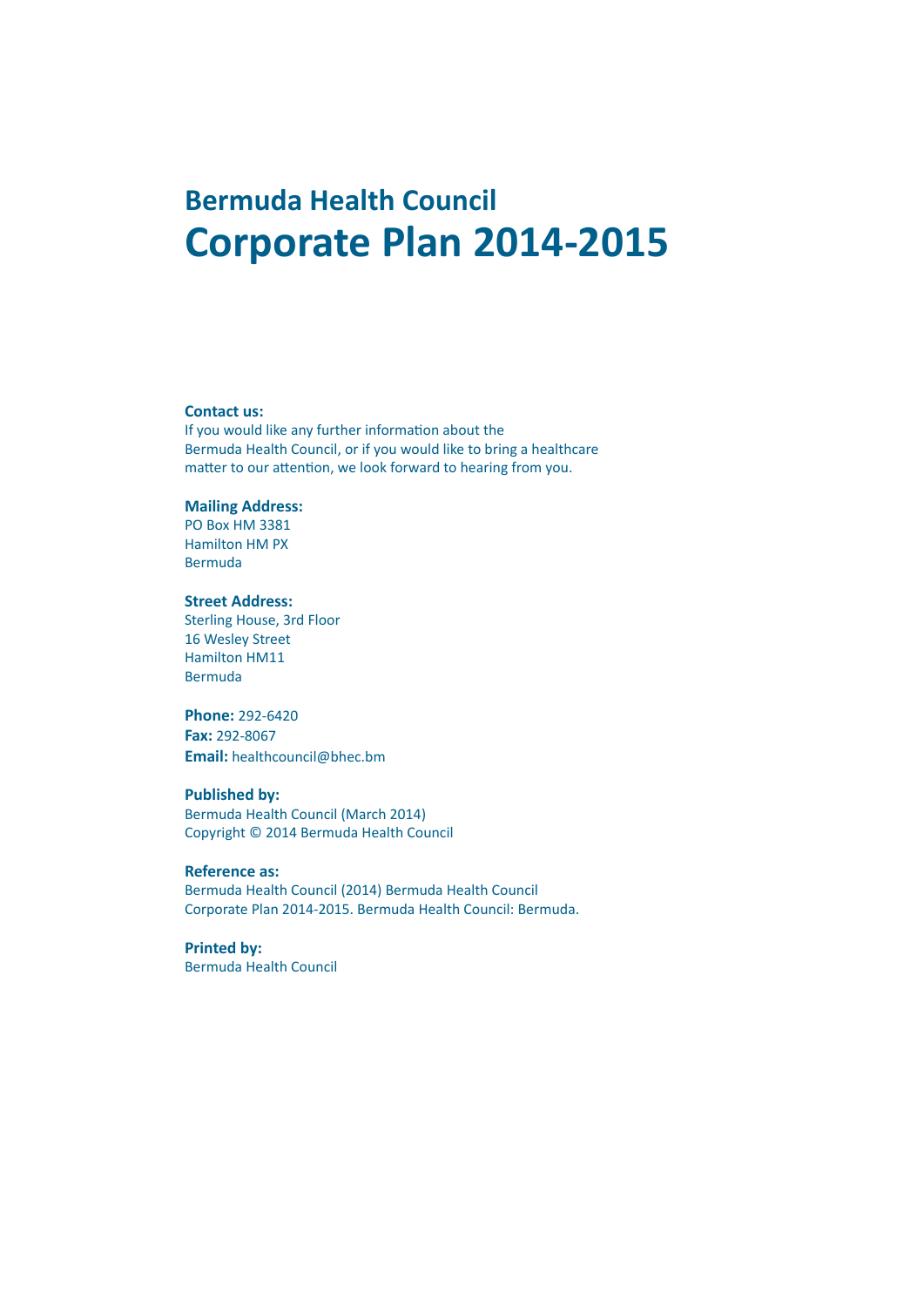

# Bermuda Health Council CORPORATE PLAN 2014/2015

*"Achieving a quality, equitable and sustainable health system"*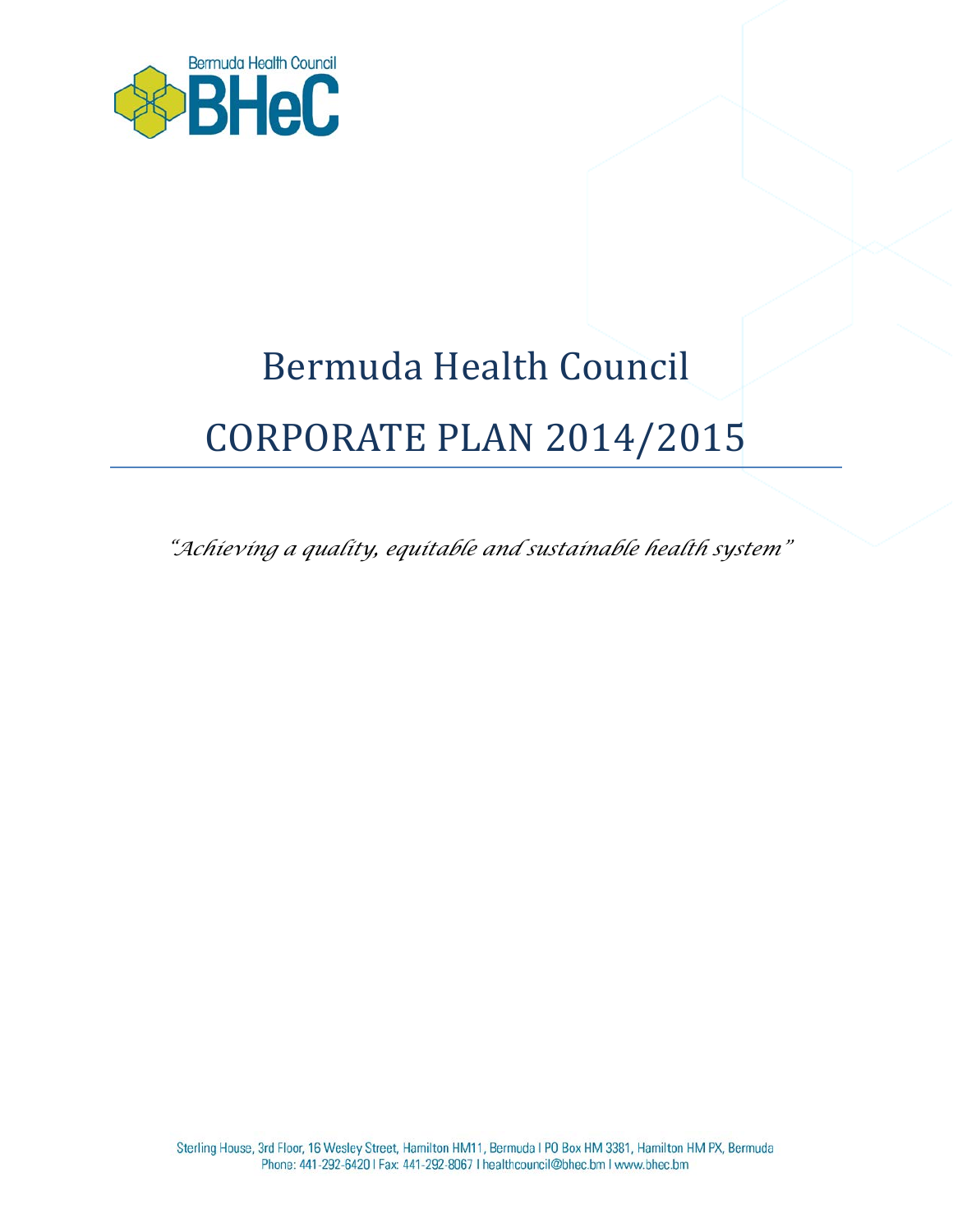# **ABOUT BHeC**

### **Who we are**

The Bermuda Health Council (BHeC) was established by the Bermuda Health Council Act 2004 with the purpose and **Mission** *to regulate, coordinate and enhance the delivery of health services.*

BHeC came into operation in 2006. Key achievements since then have focused on the publication of seminal reports and analyses of health system performance to enable evidence-based policy decisions, oversight of the mandated package of health insurance, and enhancing the regulatory framework for healthcare locally.

Our ultimate **Vision** is *to achieve a quality, equitable and sustainable health system.*

### **Why we exist**

The Bermuda Health Council exists to improve health system performance and population health outcomes by regulating, coordinating and enhancing the delivery of health services in our community.

BHeC seeks to work with all relevant stakeholders to ensure residents enjoy good quality, affordable healthcare, while assuring the financial sustainability of the health system. We also work to enhance the regulatory framework for healthcare in order to assure a sound standard of care and patient safety.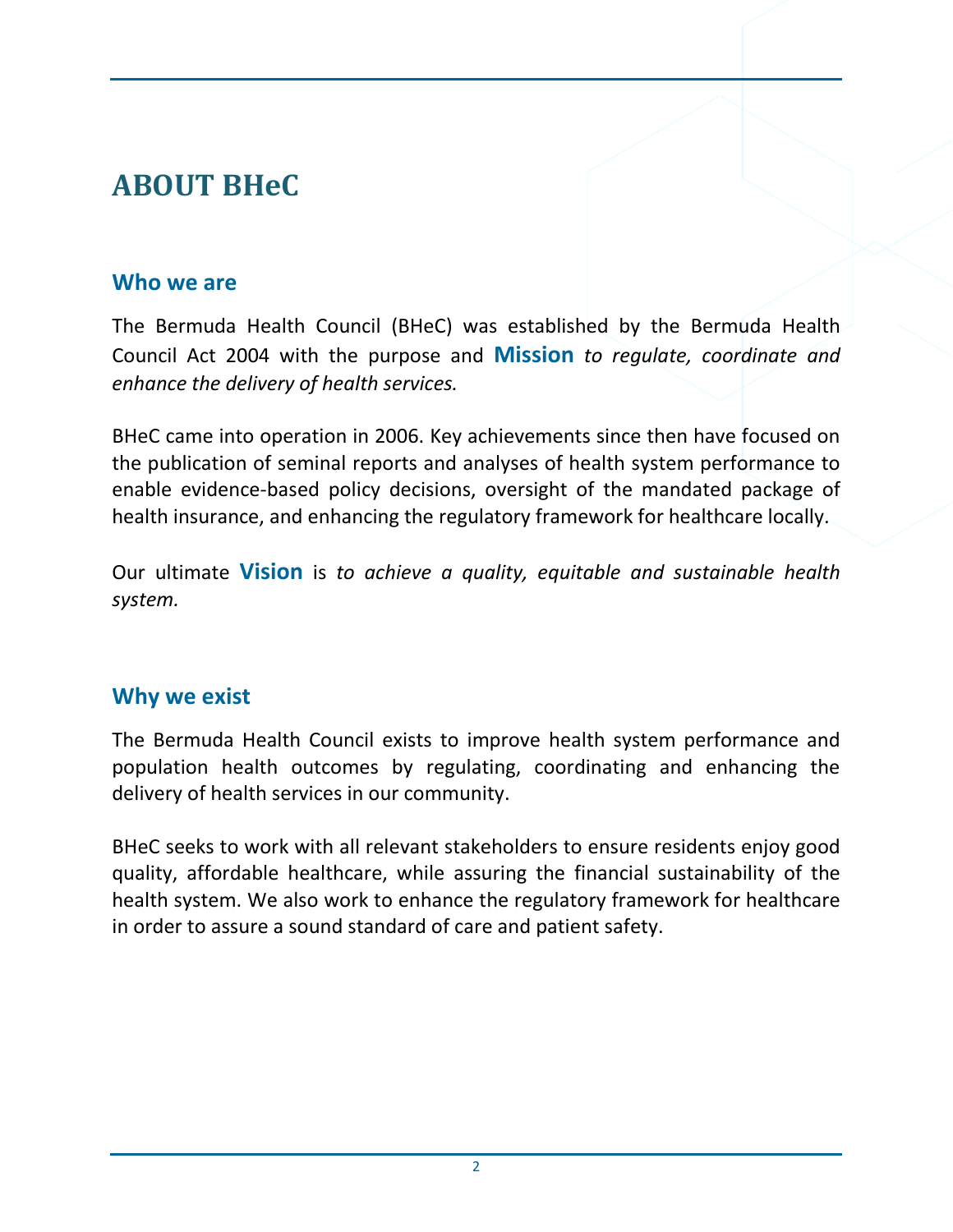### **What we do**

The Bermuda Health Council provides oversight of Bermuda's health system in many ways. Our core tasks include to:

- $\cdot$  Enhance the regulation of health service providers and health professionals
- Review the Standard Premium Rate annually
- $\cdot$  License health insurers and approved schemes
- Set services and fees regulated by BHeC
- Advise the Minister of Health on a wide range of health issues
- $\cdot$  Identify ways to enhance the financial sustainability of the health system
- ◆ Engage with health system stakeholders in the conduct of our functions
- Work proactively to assure the health system can meet the needs of Bermuda residents

# **BHeC PRIORITIES**

The Council's work is organized around three **Priority Areas**, in order to meet our legislative mandate. All activities under these priority areas seek to promote quality, contain costs, and ensure accountability and collaboration across the health system. This supports and is in line with the health system values set out by the Ministry of Health and Environment. The three priority areas are:

- **Care quality and standards**
- **Regulation**
- **Utilization management**

This Corporate Plan sets out the objectives we will focus on during the fiscal year 2014/15, based on the three priority areas. The Corporate Plan is published annually as our commitment to accountability, and to ensure open communication with our stakeholders and healthcare partners.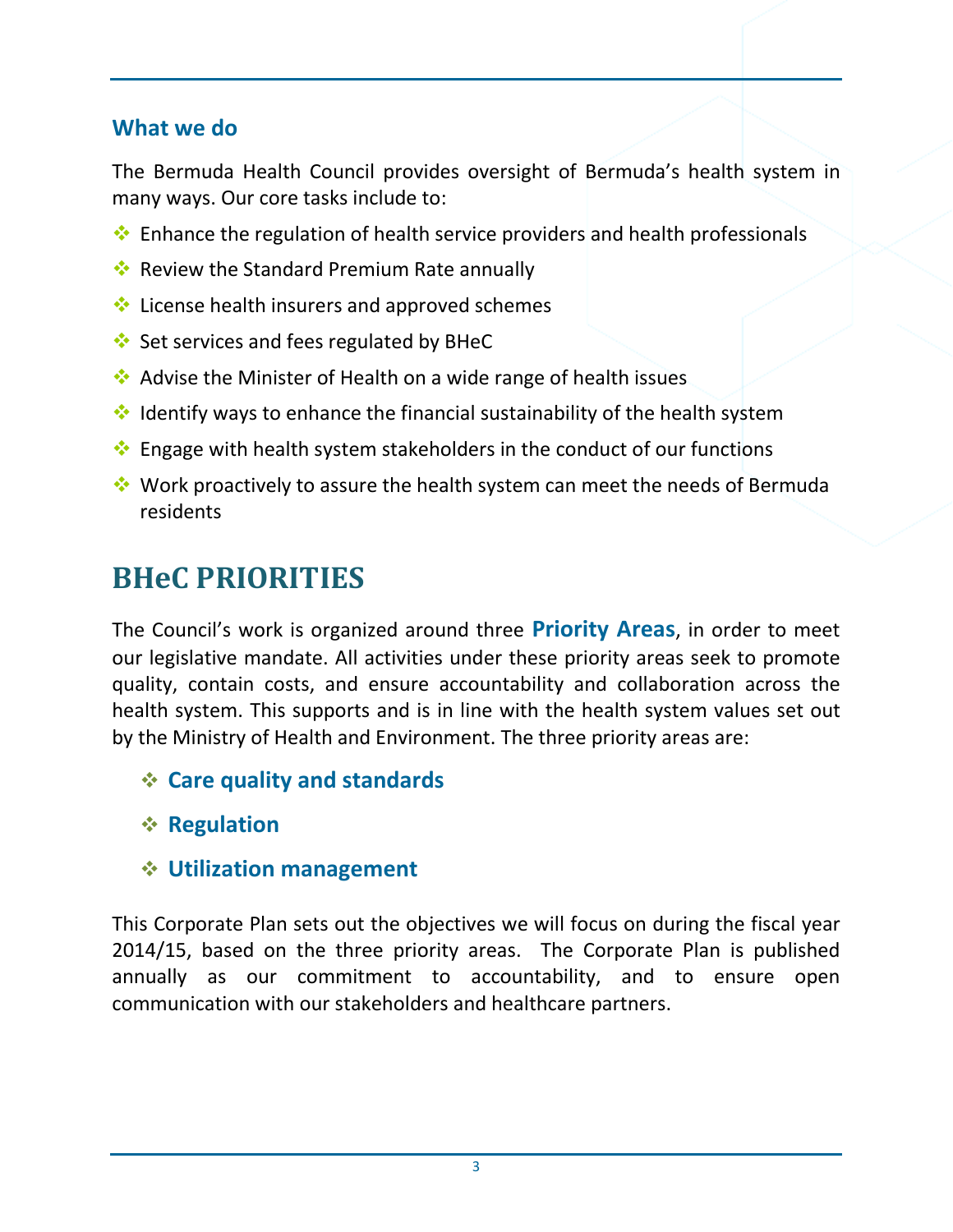# **OBJECTIVES FOR THE FISCAL YEAR**

# **Care Quality & Standards**

- **1.** Regulate health professionals by monitoring licensing, certification, standards and codes of practice to assure quality of healthcare professionals
- **2.** Develop standards of practice for regulated health professions in collaboration with statutory bodies to enhance the quality of healthcare provision
- **3.** Introduce standardized clinical guidelines and develop enforcement and incentives to enhance the quality of healthcare provision
- **4.** Improve coordination of overseas care provision to ensure efficient use of resources and access to appropriate care
- **5.** Redesign the standard health benefit to induce efficient use of healthcare resources

## **Regulation**

- **6.** Propose mechanisms to reduce fragmentation in health system financing, in order to improve efficiency and sustainability
- **7.** Conduct Actuarial Review to recommend the Standard Premium Rate for 2014/15 to the Ministry of Health and Environment
- **8.** Assess the feasibility of implementing a unique patient identifier to alleviate information flow problems across the health system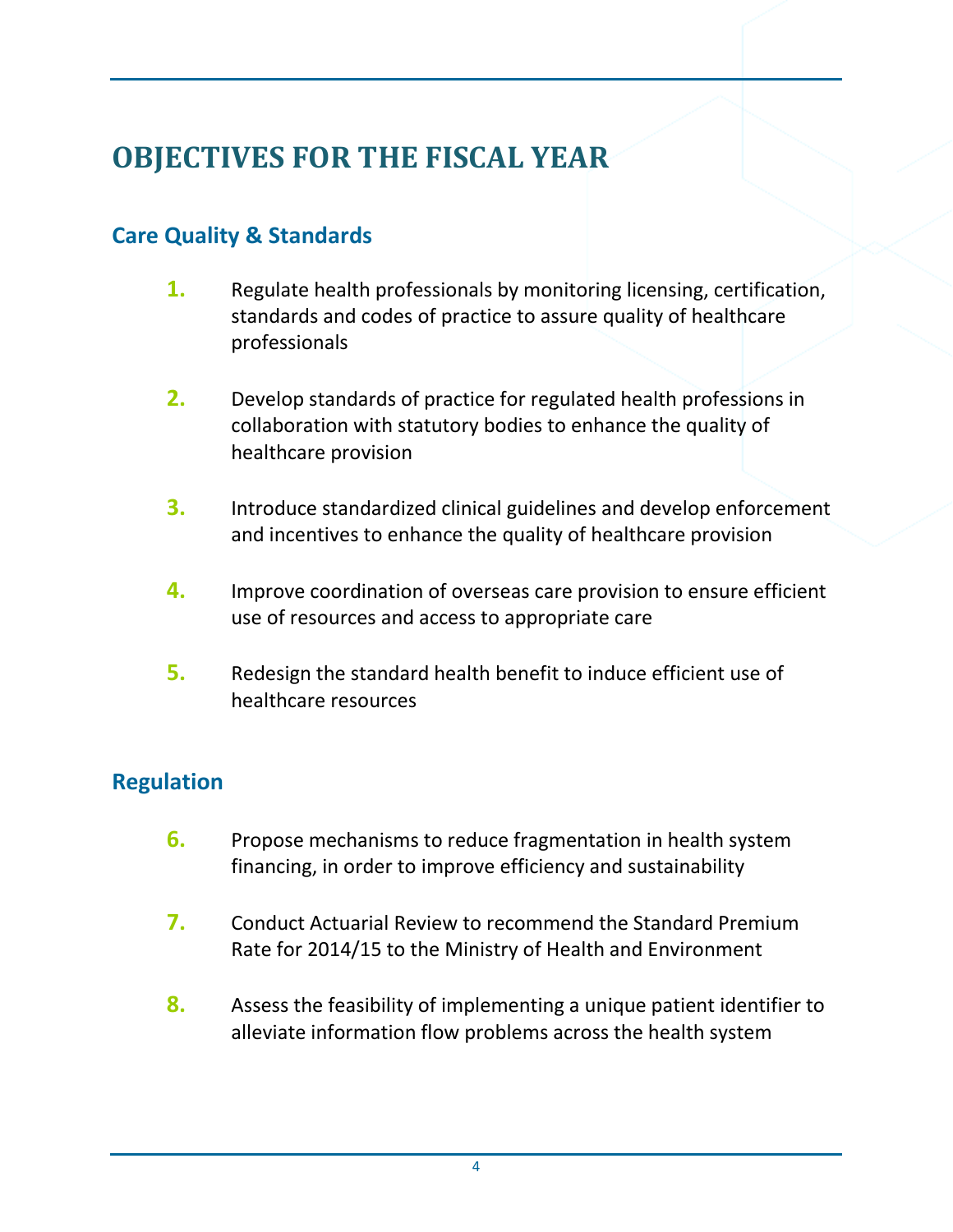- **9.** Enforce compliance with the Health Insurance (Health Service Providers and Insurers) (Claims) Regulations 2012 to ensure patients are not charged upfront and prompt reimbursement of electronic claims
- **10.** Monitor and enforce employers' compliance with the Health Insurance Act 1970 to ensure delinquent employers are identified and meet legal obligations
- **11.** Manage and monitor health system complaints and queries to BHeC
- **12.** Implement Health Technology Reviews to control the entry of highrisk medical equipment to the health system to ensure appropriate capacity and patient safety
- **13.** Enhance the regulation of health professionals to improve efficiency and standardization
- **14.** License health insurers for 2014 to ensure insurers are compliant with the Health Insurance Act 1970 requirements
- **15.** Address approved schemes to improve regulatory standards of selffunded schemes

### **Utilization Management**

- **16.** Publish annual National Health Accounts Report to monitor finance and expenditure trends across Bermuda's health system
- **17.** License approved diagnostic imaging facilities and home medical services to assure quality and patient safety
- **18.** Publish the Diagnostic Imaging Fee Schedule 2015/16 and Home Medical Services Schedule 2015/16 to set services and fees for nonhospital Standard Hospital Benefits